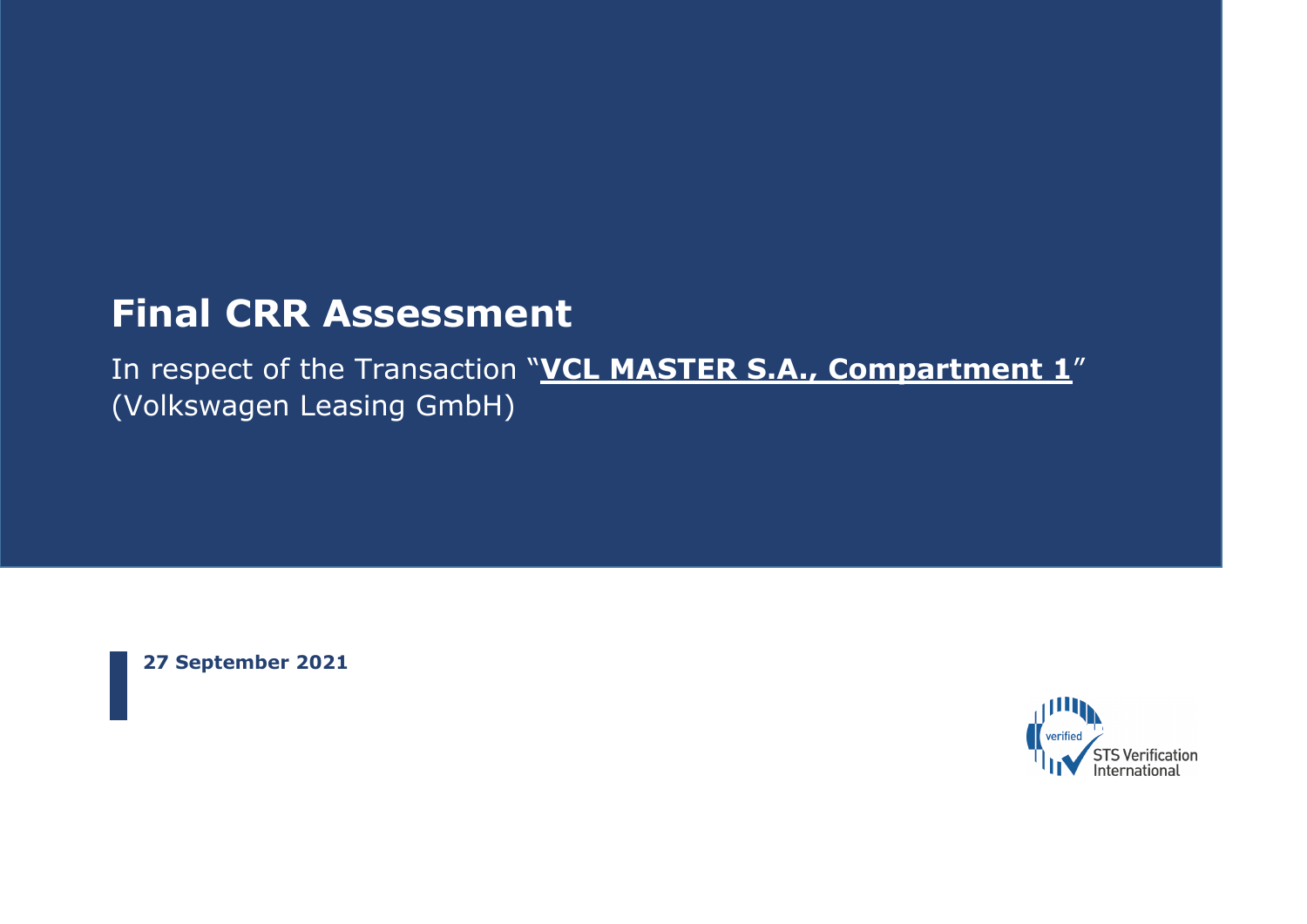

## **Authorization of SVI as third party**

STS Verification International GmbH ("SVI") has been authorized by the German Federal Financial Supervisory Authority (Bundesanstalt für Finanzdienstleistungsaufsicht, "BaFin"), as the competent authority pursuant to Article 29 of the Securitisation Regulation, to act in all EU countries as third party pursuant to Article 28 of the Securitisation Regulation to verify compliance with the STS Criteria pursuant to Articles 18-26 of the Securitisation Regulation ("STS Verification"). Moreover, SVI performs additional services including the verification of compliance of securitisations with (i) Article 243 of the Capital Requirements Regulation (Regulation (EU) 2017/2401 dated 12 December 2017, amending Regulation (EU) No 575/2013 on prudential requirements for credit institutions and investment firms) ("CRR Assessment"), (ii) Article 270 (senior positions in synthetic SME securitisations) of the CRR ("Article 270 Assessment"), (iii) Article 13 of the Delegated Regulation (EU) 2018/1620 on liquidity coverage requirement for credit institutions dated 13 July 2018, amending Delegated Regulation (EU) 2015/61 to supplement Regulation (EU) No 575/2013 of the European Parliament and the Council with regard to liquidity coverage requirements for Credit Institutions ("LCR") ("LCR Assessment"), and (iv) the STS Criteria, in respect of existing securitisations and potential deficiencies regarding compliance with the STS Criteria ("Gap-Analysis").

#### **Mandating of SVI and verification steps**

On 26 July 2021, SVI has been mandated by the Originator (Volkswagen Leasing GmbH) to verify compliance with Article 243 (2) of the CRR for the securitisation transaction "VCL Master S.A., Compartment 1" (the "Transaction").

As part of our verification work, we took part in a virtual due diligence which was organised by representatives of Volkswagen Leasing GmbH ("VWL") and Volkswagen Financial Services AG ("VWFS") in August 2021. In addition, we have discussed selected aspects of the Transaction with VWL, VWFS and legal counsel and obtained additional information on the transaction structure, the underwriting and servicing procedures of VWL and the underlying transaction documentation.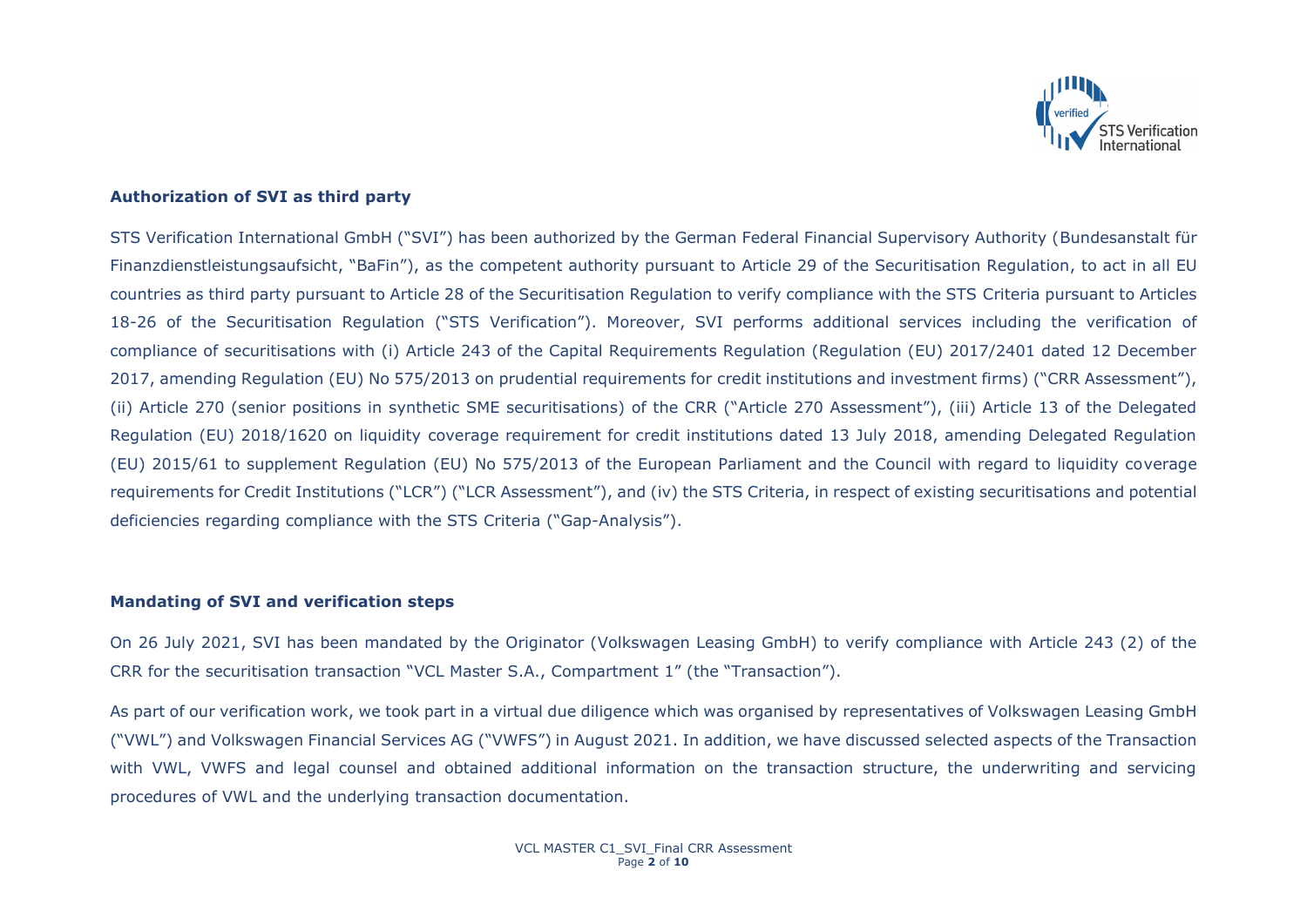

For the purposes of this Final CRR Assessment, we have reviewed the following documents and other information related to the Transaction:

- Base Prospectus
- Receivables Purchase Agreement
- Additional information received by e-mail, such as confirmations, comments, etc.

# **Verification Methodology**

The fulfilment of each verification point in this Final CRR Assessment provided to the Originator is evaluated based on the three fulfilment values (traffic light status):

| Criterion is fully met                                                         |  |
|--------------------------------------------------------------------------------|--|
| Criterion is mostly met, but with comments or requests for missing information |  |
| Criterion not (yet) met based on available information                         |  |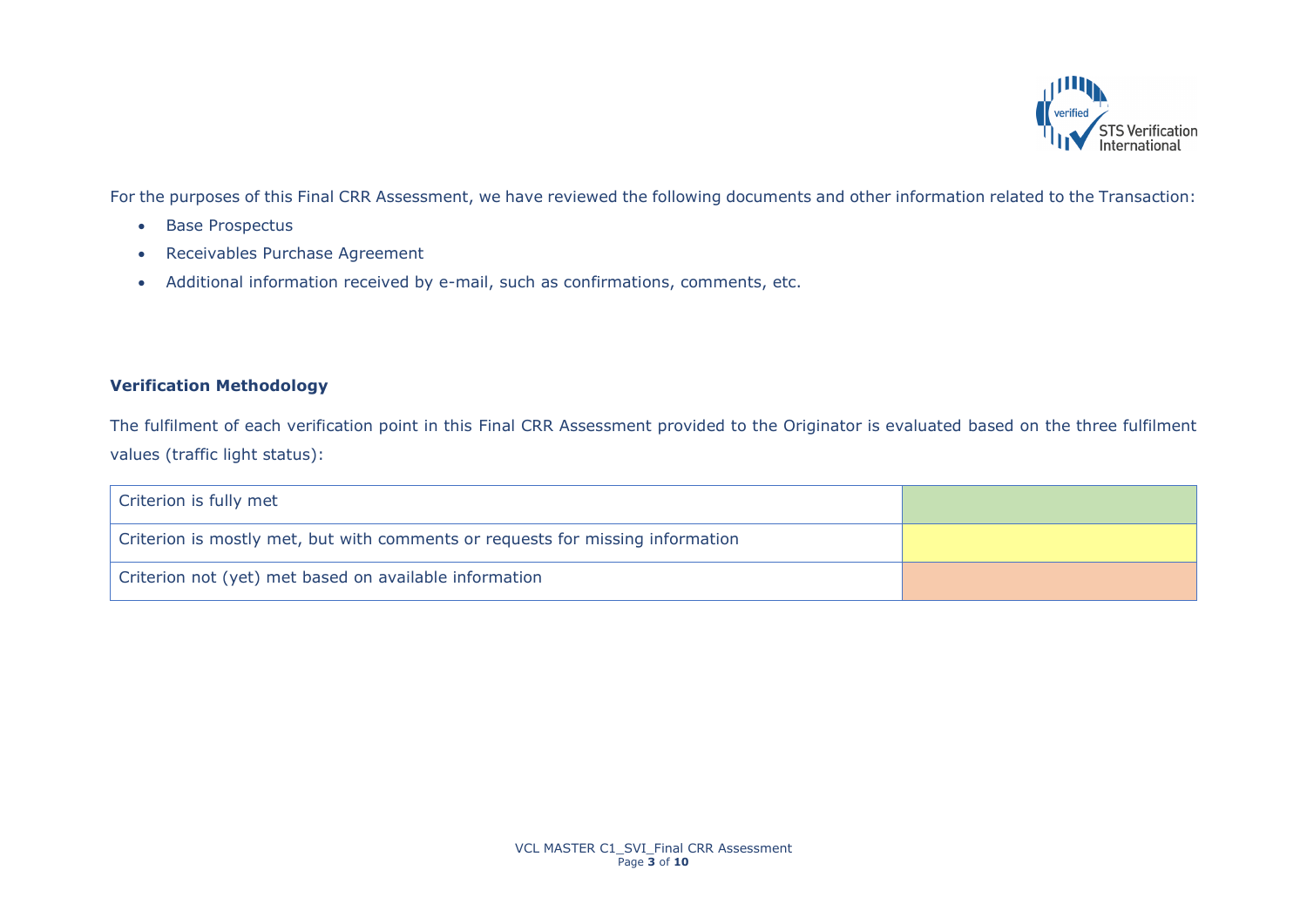

### **Disclaimer of SVI**

SVI grants a registered verification label "verified – STS VERIFICATION INTERNATIONAL" if a securitisation complies with the requirements for simple, transparent and standardised securitisation as set out in Articles 19 to 22 of the Securitisation Regulation ("STS Requirements"). The same registered verification label is used by SVI in the context of a CRR Assessment, Article 270 Assessment, LCR Assessment and Gap-Analysis. The aim of the Securitisation Regulation is to restart high-quality securitisation markets, and the intention of implementing a framework for simple, transparent and standardised transactions with corresponding STS criteria shall contribute to this. However, it should be noted that the STS verification performed by SVI does not affect the liability of an originator or special purpose vehicle in respect of their legal obligations under the Securitisation Regulation. Furthermore, the use of verification services from SVI shall not affect the obligations imposed on institutional investors as set out in Article 5 of the Securitisation Regulation or set out in the CRR, LCR and other relevant regulations, respectively. Notwithstanding confirmation by SVI, which verifies compliance of a securitisation with the STS Requirements, such verification by SVI does not ensure the compliance of a securitisation with the general requirements of the Securitisation Regulation.

SVI has carried out no other investigations or surveys in respect of the issuer or the notes concerned other than as set out in this CRR Assessment and disclaims any responsibility for monitoring the Issuer's continuing compliance with these requirements or any other aspect of the issuer's activities or operations. In particular, SVI has relied on statements made in the offering circular or other legal documentation of the Transaction and based its analysis on information provided directly or indirectly by the Originator or Sponsor of the Transaction. Investors should therefore not evaluate their investment in securitisation positions based on this CRR Assessment.

SVI has not provided any form of advisory, audit or equivalent service to the Originator, Issuer or Sponsor.

SVI assumes due performance of the contractual obligation thereunder by each of the parties and the representations made and warranties given in each case by any persons to SVI or in any of the documents are true, not misleading and complete.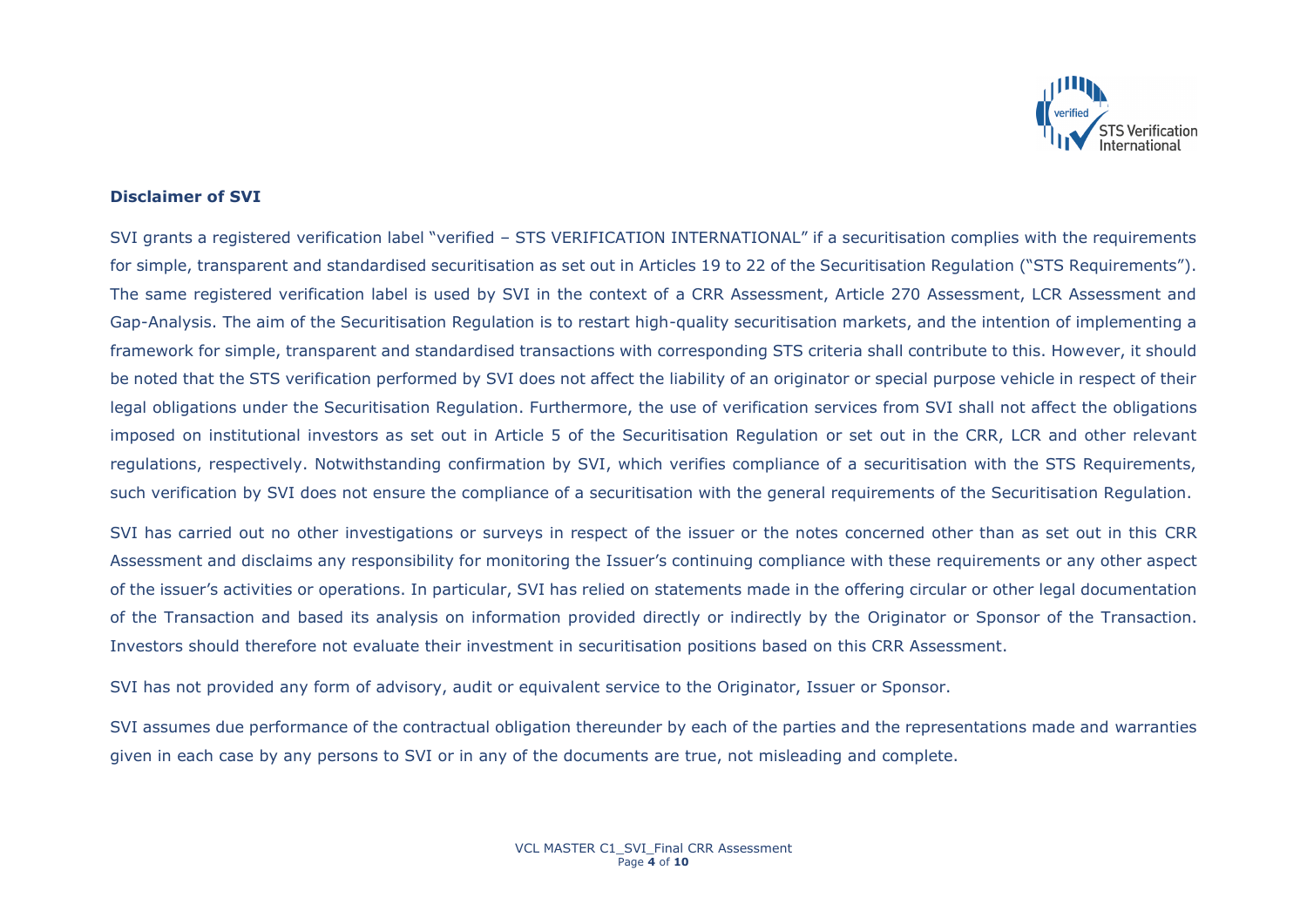

# **LIST OF ABBREVIATIONS/DEFINITIONS**

Note: For any other term used in this Final CRR Assessment in capital spelling, please refer to the defined terms in Annex B "MASTER DEFINITIONS SCHEDULE" in the Base Prospectus.

| <b>BaFin</b>                     | Bundesanstalt für Finanzdienstleistungsaufsicht (German Federal Financial Supervisory Authority)                                                                                                                                                                                                                                                                                                                                  |
|----------------------------------|-----------------------------------------------------------------------------------------------------------------------------------------------------------------------------------------------------------------------------------------------------------------------------------------------------------------------------------------------------------------------------------------------------------------------------------|
| <b>Base Prospectus</b>           | Base Prospectus dated 22 September 2021                                                                                                                                                                                                                                                                                                                                                                                           |
| <b>CMBS</b>                      | <b>Commercial Mortgage-Backed Securitisation</b>                                                                                                                                                                                                                                                                                                                                                                                  |
| <b>CRR</b>                       | Regulation (EU) 2017/2401 dated 12 December 2017, amending Regulation (EU) No 575/2013 on prudential requirements for<br>credit institutions and investment firms, as amended by Regulation (EU) 2021/558 of 31 March 2021                                                                                                                                                                                                        |
| <b>EBA</b>                       | European Banking Authority                                                                                                                                                                                                                                                                                                                                                                                                        |
| <b>EBA Guidelines</b>            | Final Report on Guidelines on the STS criteria for non-ABCP securitisation, as published by EBA on 12 December 2018                                                                                                                                                                                                                                                                                                               |
| <b>ESMA</b>                      | European Securities Markets Authority                                                                                                                                                                                                                                                                                                                                                                                             |
| <b>Final Verification Report</b> | Final Verification Report prepared by SVI in respect of the Transaction                                                                                                                                                                                                                                                                                                                                                           |
| <b>Issuer</b>                    | VCL Master S.A., acting with respect to its Compartment 1                                                                                                                                                                                                                                                                                                                                                                         |
| <b>LCR</b>                       | <b>Liquidity Coverage Requirements</b>                                                                                                                                                                                                                                                                                                                                                                                            |
| Originator                       | Volkswagen Leasing GmbH                                                                                                                                                                                                                                                                                                                                                                                                           |
| <b>RMBS</b>                      | Residential Mortgage-Backed Securitisation                                                                                                                                                                                                                                                                                                                                                                                        |
| Securitisation Regulation        | Regulation (EU) 2017/2402 of the European Parliament and of the Council of 12 December 2017 laying down a general<br>framework for securitisation and creating a specific framework for simple, transparent and standardised securitisation, and<br>amending Directives 2009/65/EC, 2009/138/EC and 2011/61/EU and Regulations (EC) No 1060/2009 and (EU) No 648/2012,<br>as amended by Regulation (EU) 2021/557 of 31 March 2021 |
| Seller                           | Volkswagen Leasing GmbH                                                                                                                                                                                                                                                                                                                                                                                                           |
| Servicer                         | Volkswagen Leasing GmbH                                                                                                                                                                                                                                                                                                                                                                                                           |
| <b>SPV</b>                       | Special Purpose Vehicle or Issuer                                                                                                                                                                                                                                                                                                                                                                                                 |
| Standardised Approach            | The regulatory capital requirements according to Part 3, Title II, Chapter 2 of the CRR                                                                                                                                                                                                                                                                                                                                           |
| <b>STS Criteria</b>              | Articles 18-26 of the Securitisation Regulation, setting out criteria for simple, transparent and standardised securitisations                                                                                                                                                                                                                                                                                                    |
| <b>Transaction</b>               | The securitisation of auto lease receivables involving VCL Master C1 as Issuer                                                                                                                                                                                                                                                                                                                                                    |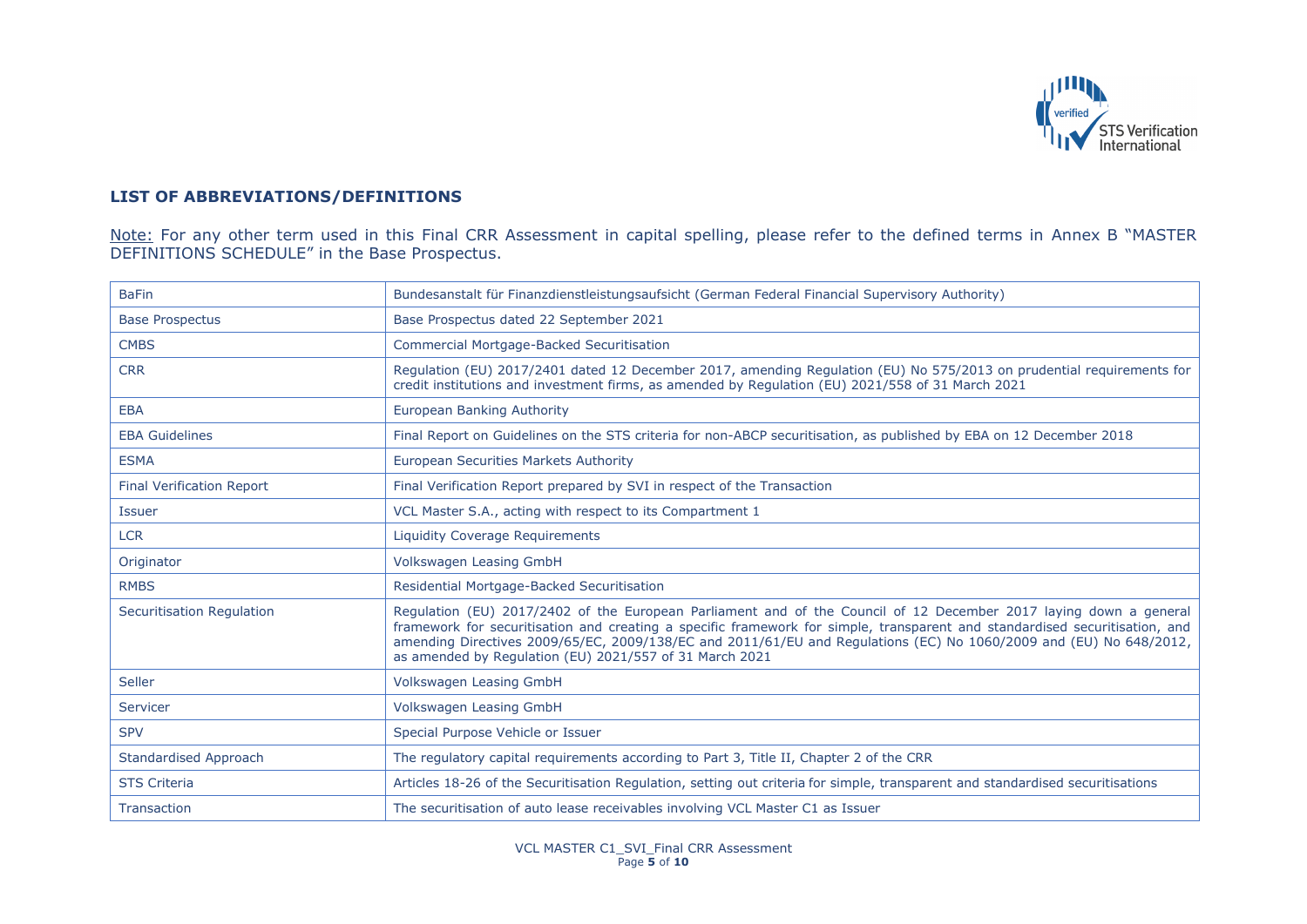

| VCL Master C1 | VCL Master S.A., acting with respect to its Compartment 1 |
|---------------|-----------------------------------------------------------|
| <b>VWFS</b>   | Volkswagen Financial Services AG                          |
| <b>VWL</b>    | Volkswagen Leasing GmbH                                   |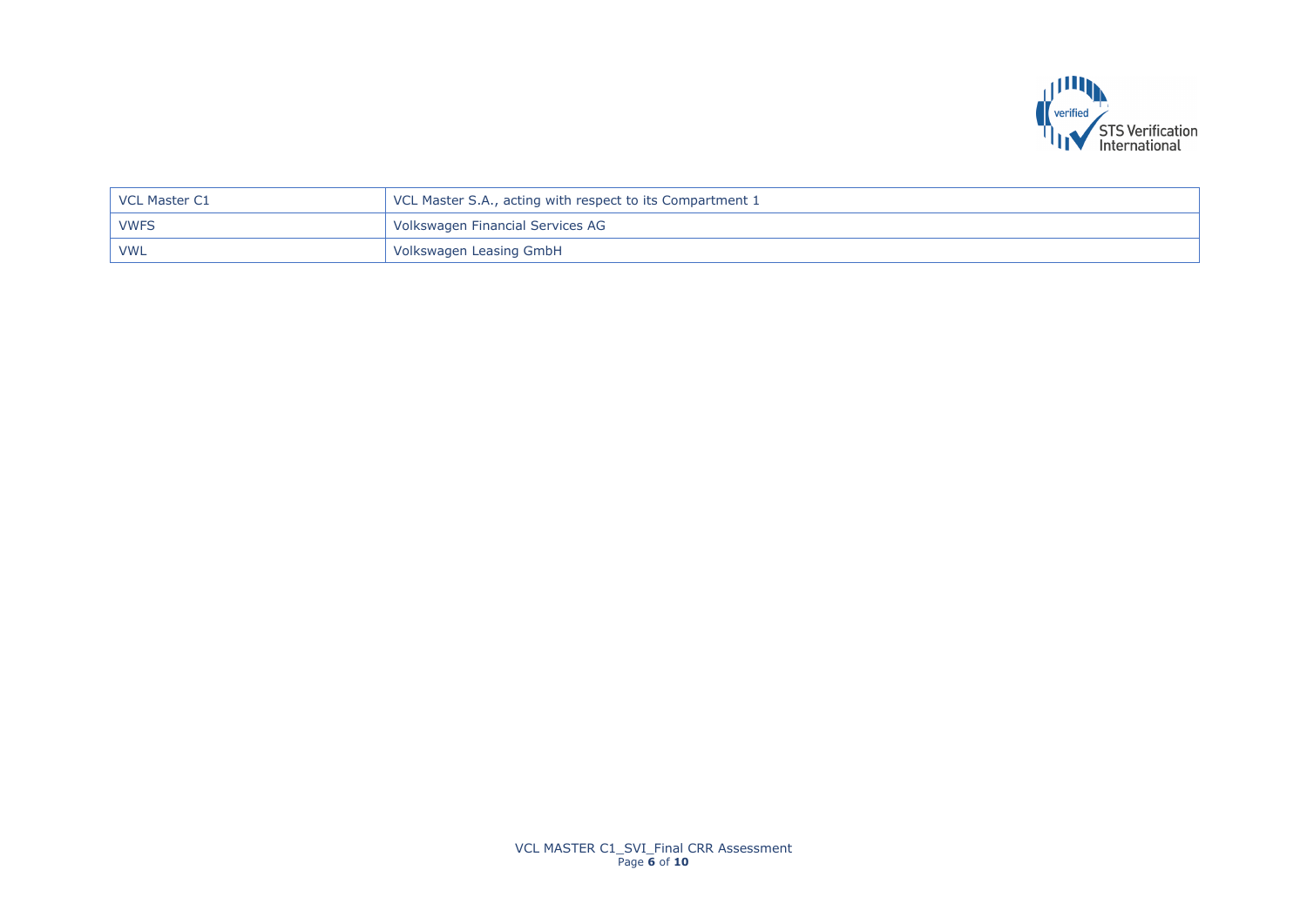

| # | <b>Criterion Article 243 (2)</b>                                      | <b>CRR Assessment</b>                                                                                                                                                                                                                                                                                                                                                                                                                                                  |
|---|-----------------------------------------------------------------------|------------------------------------------------------------------------------------------------------------------------------------------------------------------------------------------------------------------------------------------------------------------------------------------------------------------------------------------------------------------------------------------------------------------------------------------------------------------------|
|   | Qualification of the securitisation<br>position as STS securitisation | Verification Method: Legal (Prospectus) / Regulatory (STS Notification, STS Verification Report)                                                                                                                                                                                                                                                                                                                                                                       |
|   |                                                                       | The Transaction and therefore also the securitisation position will be notified according to Article 27 (1) of the Securitisation<br>Regulation by the Seller to ESMA as meeting the requirements of Articles 19 - 22 of the Securitisation Regulation in respect of<br>non-ABCP securitisations, see Section "Securitisation Regulation" in the Base Prospectus. Please also refer to the Final Verification<br>Report prepared by SVI in respect of the Transaction. |

| # | Criterion Article 243 (2) (a)                                                                                                                                 | <b>CRR Assessment</b>                                                                                                                                                                                                                                                                                                                                                                                                                                                                                                                                                                                                                                         |
|---|---------------------------------------------------------------------------------------------------------------------------------------------------------------|---------------------------------------------------------------------------------------------------------------------------------------------------------------------------------------------------------------------------------------------------------------------------------------------------------------------------------------------------------------------------------------------------------------------------------------------------------------------------------------------------------------------------------------------------------------------------------------------------------------------------------------------------------------|
|   | <b>Granularity</b> of the securitised<br>portfolio in terms of single obligor<br>concentrations (measured on the<br>basis of a group of connected<br>clients) | Verification Method: Legal (Prospectus, Receivables Purchase Agreement)                                                                                                                                                                                                                                                                                                                                                                                                                                                                                                                                                                                       |
|   |                                                                                                                                                               | At the time of inclusion in the securitisation, the total amount of Purchased Lease Receivables assigned hereunder resulting from<br>Lease Contracts with one and the same Lessee will not exceed 0.5% of the Aggregate Discounted Receivables Balance in respect<br>of any single Lessee as at the Initial Cut-Off Date and in respect of each Additional Cut-Off Date, please refer to Clause 6<br>"Warranties by VWL with respect to the Purchased Lease Receivables", Clause 6.2, Item (a) of the RPA.<br>Furthermore, VWFS confirmed that there is no group of connected clients with an Aggregate Discounted Receivables Balance<br>which exceeds 0.5%. |
|   |                                                                                                                                                               | The underlying exposures represent solely the finance portion (itself comprising a claim against the Lessees in respect of<br>Principal, Interest and Lease Administration Fees, see the Definitions of "Initial Lease Receivable" and "Additional Lease<br>Receivable" under Annex B "MASTER DEFINITIONS SCHEDULE" of the Base Prospectus) paid by the Lessee during the term of the<br>Lease Contract whereas the residual value portion does not form part of the underlying exposures.                                                                                                                                                                    |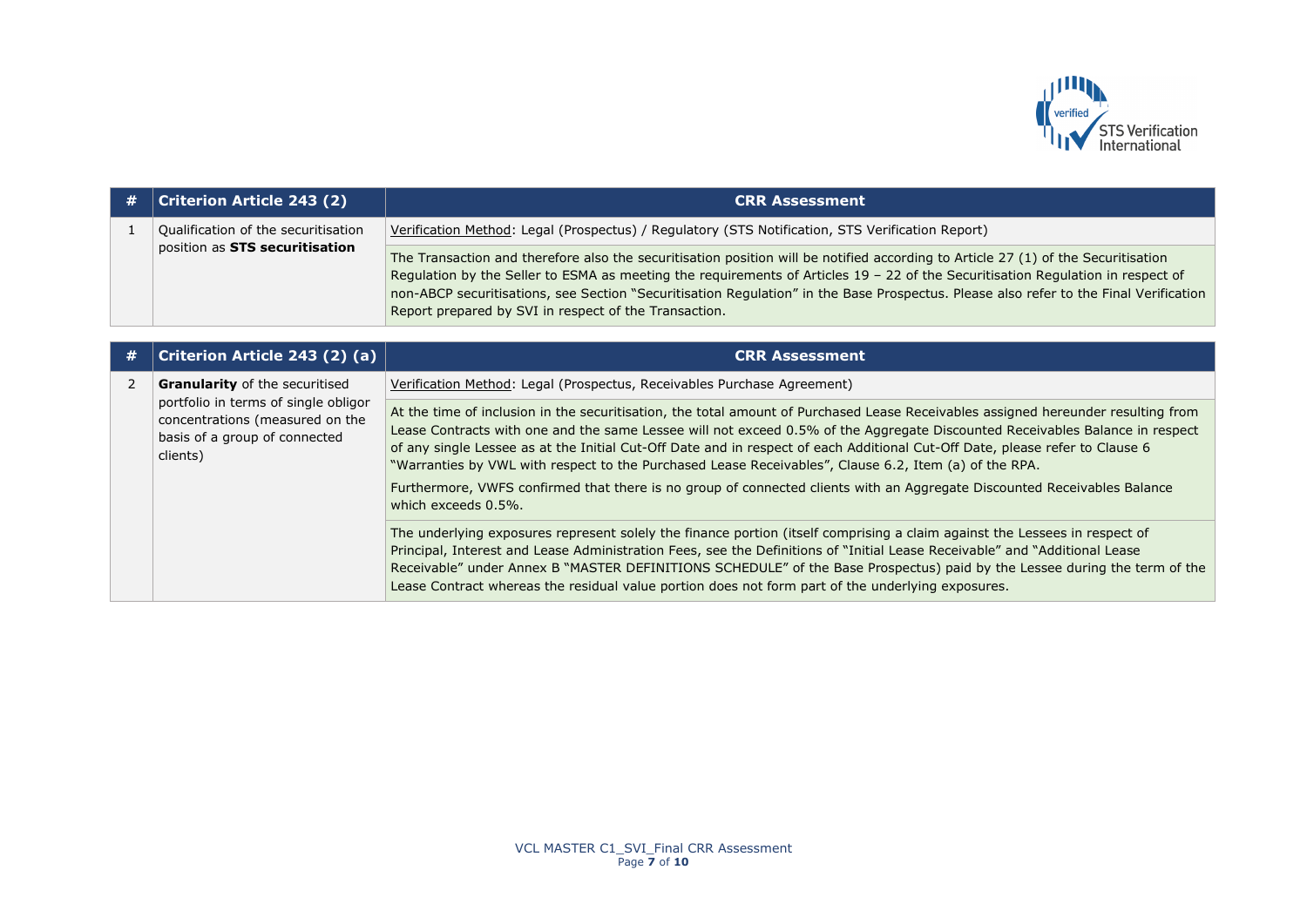

| # | Criterion Article 243 (2) (b)                          | <b>CRR Assessment</b>                                                                                                                                                                                                                                                                                                                                                                                                                                                                                                                                                                                                                                                                                                                                                                                                                                                                                                 |
|---|--------------------------------------------------------|-----------------------------------------------------------------------------------------------------------------------------------------------------------------------------------------------------------------------------------------------------------------------------------------------------------------------------------------------------------------------------------------------------------------------------------------------------------------------------------------------------------------------------------------------------------------------------------------------------------------------------------------------------------------------------------------------------------------------------------------------------------------------------------------------------------------------------------------------------------------------------------------------------------------------|
| 3 | Maximum risk weight under<br>the Standardised Approach | Verification Method: Legal (Prospectus, Receivables Purchase Agreement), Due Diligence (explicit confirmation by Originator)                                                                                                                                                                                                                                                                                                                                                                                                                                                                                                                                                                                                                                                                                                                                                                                          |
|   |                                                        | None of the underlying exposures are secured by residential mortgages or commercial mortgages, therefore Article 243(2) (b) (i)<br>and (ii) are not applicable.                                                                                                                                                                                                                                                                                                                                                                                                                                                                                                                                                                                                                                                                                                                                                       |
|   |                                                        | The underlying Lease Contracts have been entered into exclusively with Lessees which, if they are corporate entities have their<br>registered office or, if they are individuals have their place of residence in Germany and the Lessees are not credit-impaired,<br>please refer to Clause 6 "Warranties by VWL with respect to the Purchased Lease Receivables", Clause 6.1, Item (I) and Clause<br>6.2, Item (e) of the RPA.                                                                                                                                                                                                                                                                                                                                                                                                                                                                                      |
|   |                                                        | The portfolio contains Lease Contracts that have been entered with Lessees that fall into the 'retail exposure' category of Article<br>243(2) (b) (iii) as (i) the exposure is to a natural person or to an SME, (ii) the exposure is one of a significant number of<br>exposures with similar characteristics, and (iii) the total amount owed by the obligor client or group of connected clients does not<br>exceed EUR 1 million, see Article 123 of the CRR. As a result, these retail exposures would have a risk weight of 75% under the<br>Standardised Approach.                                                                                                                                                                                                                                                                                                                                             |
|   |                                                        | The portfolio contains Lease Contracts that have been entered with Lessees that represent 'exposures to corporates' according to<br>Article 122 of the CRR and hence fall into the 'other exposure' category of Article 243(2) (b) (iv). The Seller is not an 'institution'<br>according to Article 4 (1) point 3 of the CRR and is not using a credit assessment by a 'nominated ECAI' according to Article 4 (1)<br>point 99 of the CRR. Hence, the underlying exposures for which such a credit assessment is not available shall be assigned the<br>higher of (i) a 100% risk weight or (ii) the risk weight of the jurisdiction in which the corporate is incorporated (=Germany, see<br>Article 122 (2) of the CRR. The risk weight of the jurisdiction in which the corporates are incorporated (=Germany) is 0% given<br>that Germany is assigned a Credit Quality Step of 1, see Article 114 (2) of the CRR. |
|   |                                                        | Therefore, the underlying exposures meet the conditions for being assigned under the Standardised Approach and taking into<br>account any eligible credit risk mitigation, a risk weight equal to or smaller than 100 % for other (=corporate) exposures in<br>accordance with Article 122 (2) and equal to or smaller than 75% for retail exposures in accordance with Article 123 of the CRR,<br>on an individual exposure basis.                                                                                                                                                                                                                                                                                                                                                                                                                                                                                   |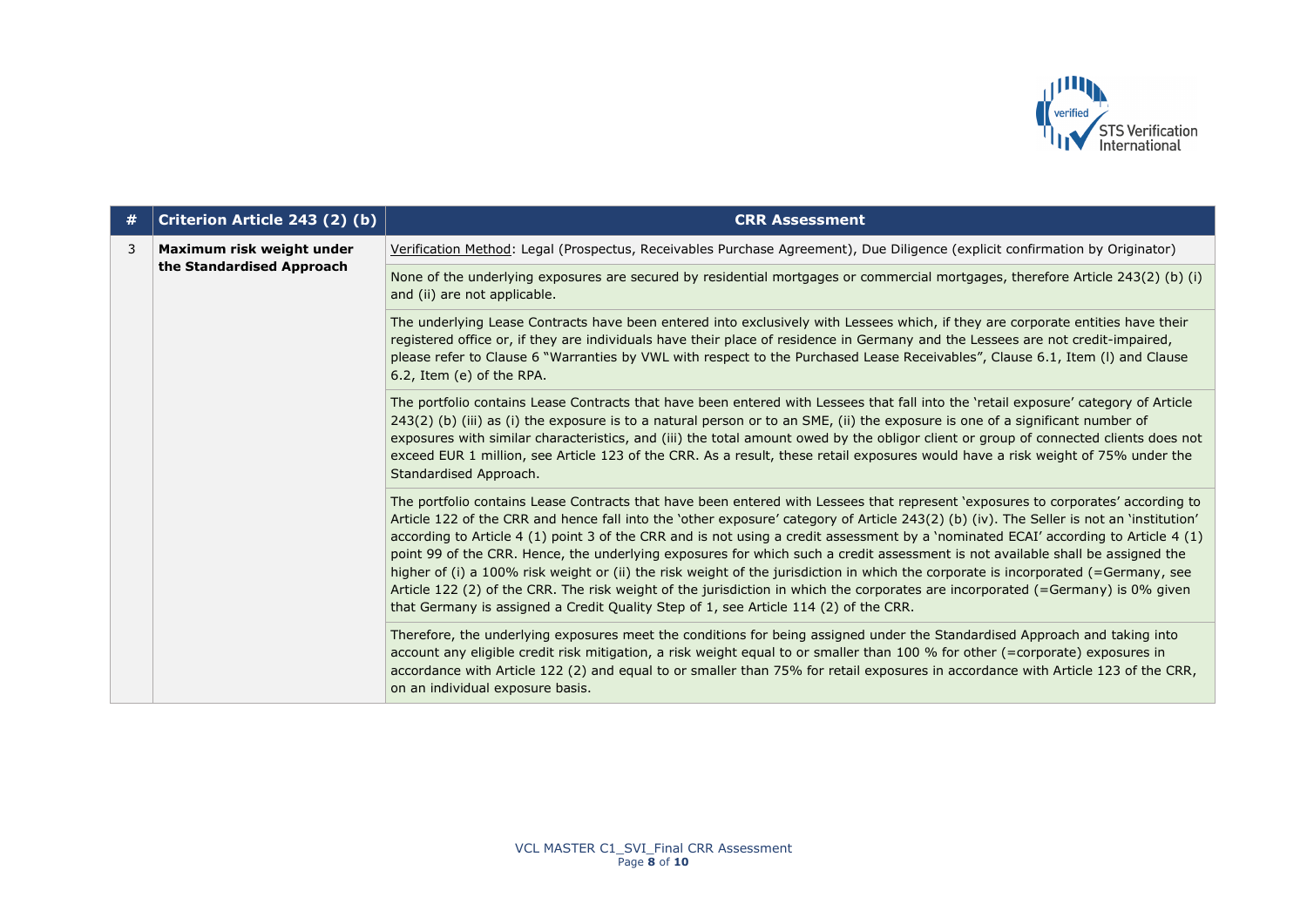

| $\#$ | <b>Criterion Article 243 (2) (c)</b>               | <b>CRR Assessment</b>                                                                                                                                                                                                                                                                                              |
|------|----------------------------------------------------|--------------------------------------------------------------------------------------------------------------------------------------------------------------------------------------------------------------------------------------------------------------------------------------------------------------------|
|      | Inclusion of loans secured by                      | Verification Method: Legal (Prospectus, Receivables Purchase Agreement)                                                                                                                                                                                                                                            |
|      | lower ranking security rights<br>for RMBS and CMBS | The Eligibility Criteria restrict the underlying exposures to Lease Receivables under auto Lease Contracts - therefore, residential<br>or commercial mortgage loans do not form part of the portfolio, please refer to Clause 6 "Warranties by VWL with respect to the<br>Purchased Lease Receivables" of the RPA. |

| # | $\mid$ Criterion Article 243 (2) (d) $\mid$ | <b>CRR Assessment</b>                                                                                                                                                                                                                                                                                |
|---|---------------------------------------------|------------------------------------------------------------------------------------------------------------------------------------------------------------------------------------------------------------------------------------------------------------------------------------------------------|
|   | <b>Maximum loan-to-value for</b>            | Verification Method: Legal (Legal opinion, Receivable purchase agreement)                                                                                                                                                                                                                            |
|   | <b>RMBS</b>                                 | The Eligibility Criteria restrict the underlying exposures to Lease Receivables under auto Lease Contracts - therefore, residential<br>mortgage loans do not form part of the portfolio, please refer to Clause 6 "Warranties by VWL with respect to the Purchased<br>Lease Receivables" of the RPA. |